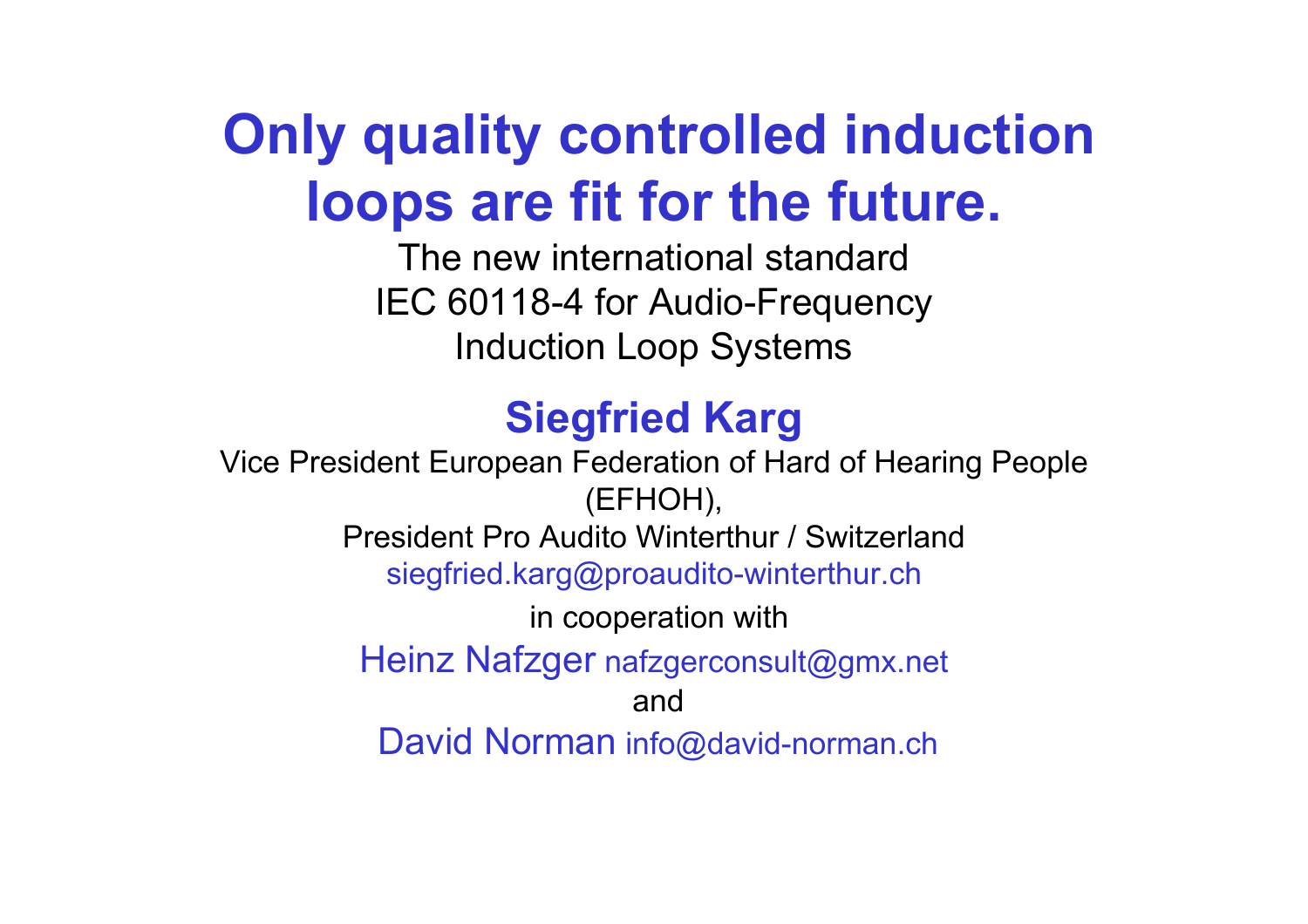Increasing Signal-to-Noise Ratio The Need for Assistive Listening Devices

- Reverberation
- Distance to the sound source
- Ambient noise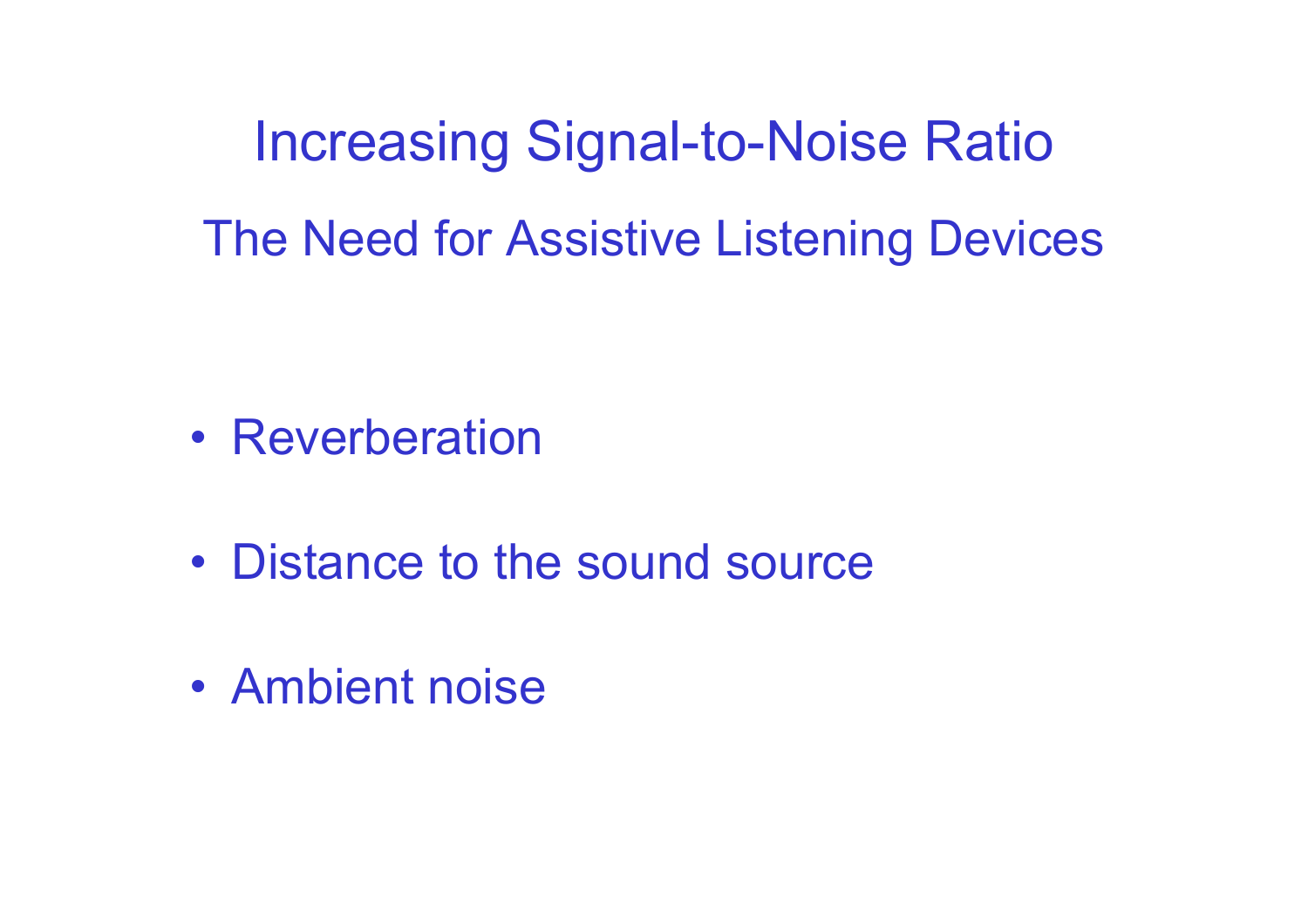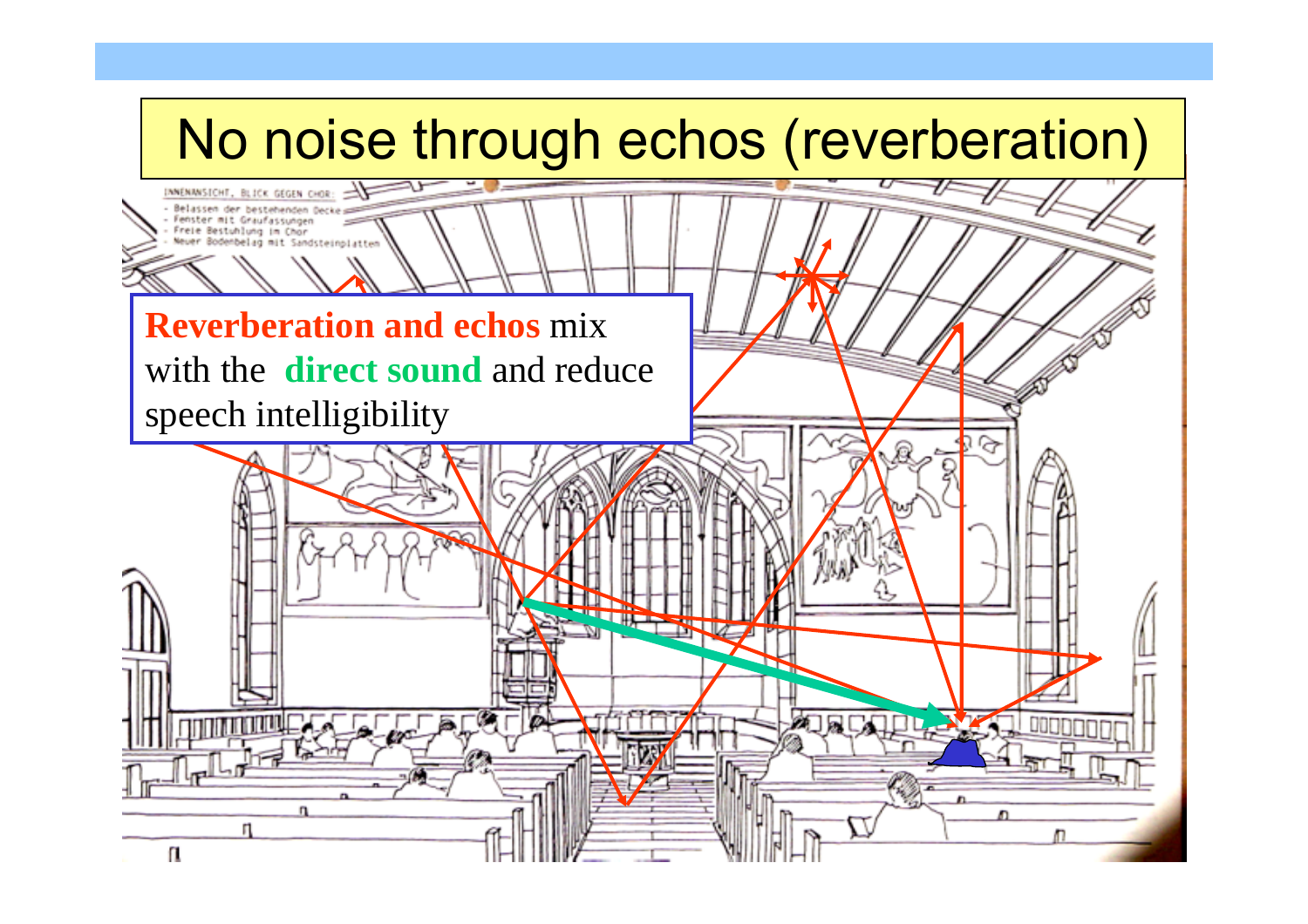# No transmission time postponement INNENINSIOHT, BLICK GEGEN CHOR Belassen der bestabendan De Fenster mit Graufassungen Freie Bestuhlung im Chor Neuer Bodenbelag mit Sandsteinp **The transmission of sound from the two loudspeakers is postponed and reduces speech intelligibility for people with hearing loss.**ன் வா п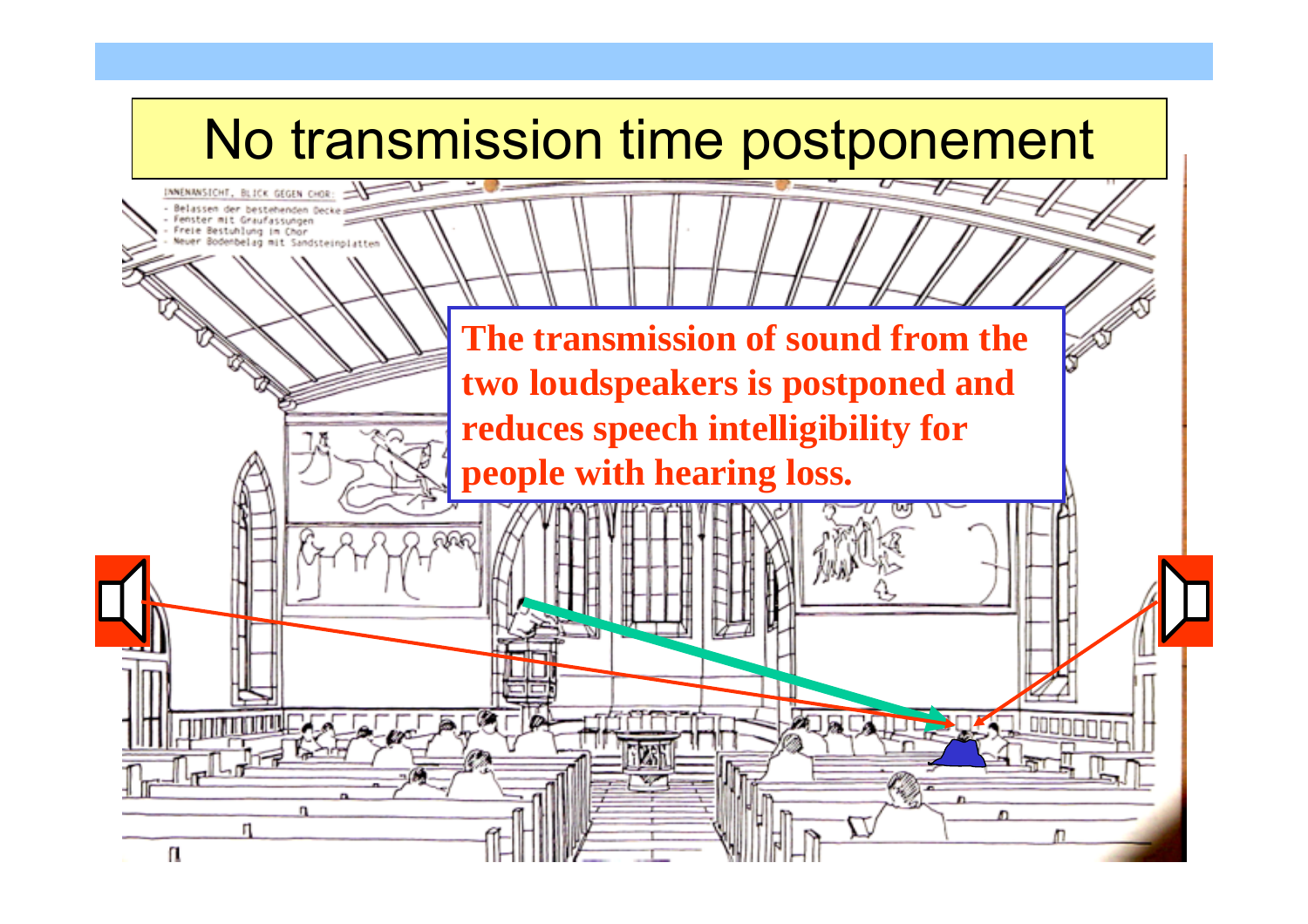# No ambient noise

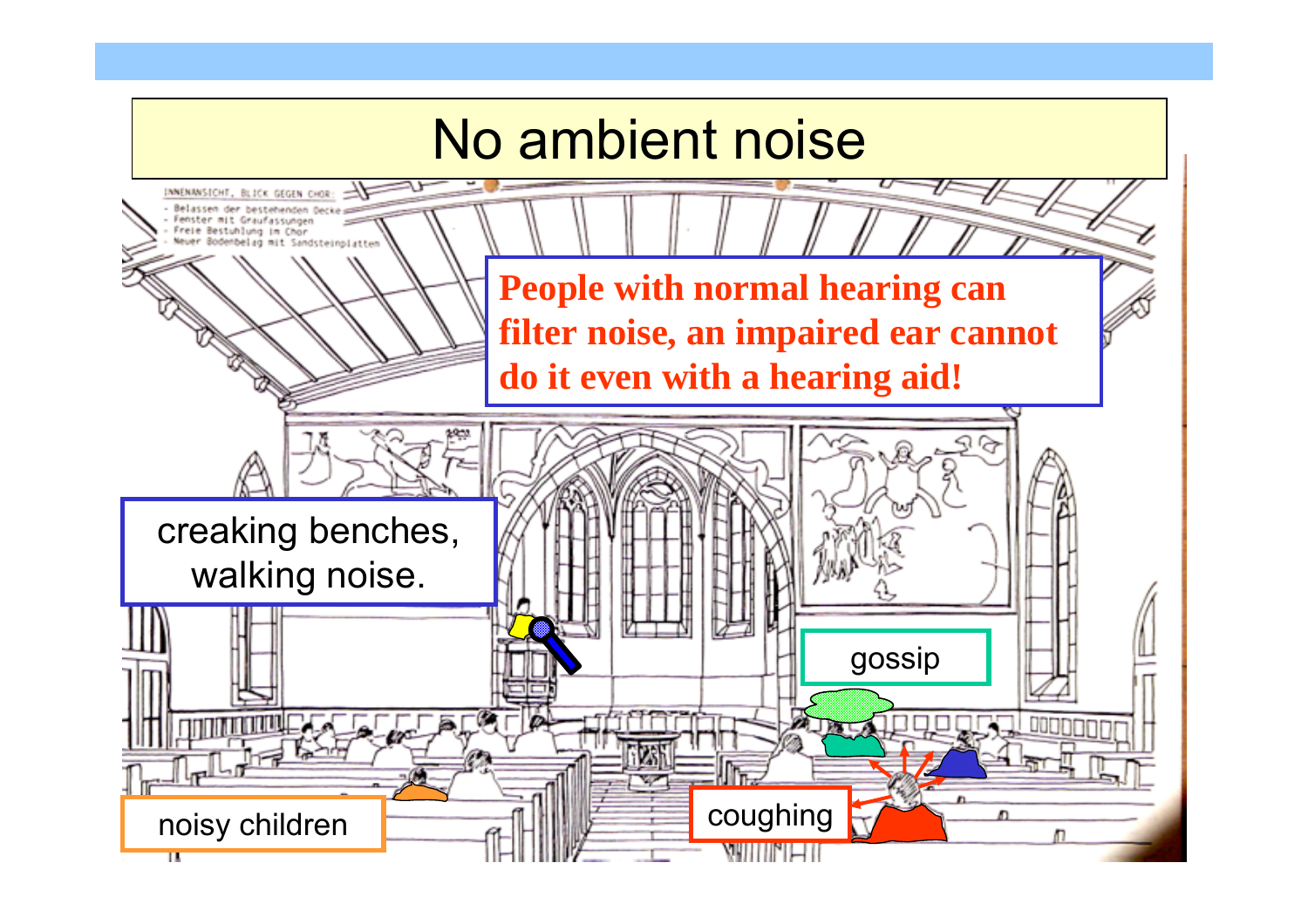### Assistive Listening Systems:

| Induction loop |  |  |  |  |
|----------------|--|--|--|--|
|----------------|--|--|--|--|

+ Most hearing aids have integrated induction coils (telecoil, T-coil)

+ Cochlear implants have integrated or accessory T-coils, - only 1 channel

| Infrared | $\ \cdot\ $ + Discretion, more than 1 channel |
|----------|-----------------------------------------------|
|          |                                               |

- Direct visual contact needed, extra device for reception needed

**Frequency** Modulation (FM)

- + Mobility, more than 1 channel
- - No discretion, extra device for reception needed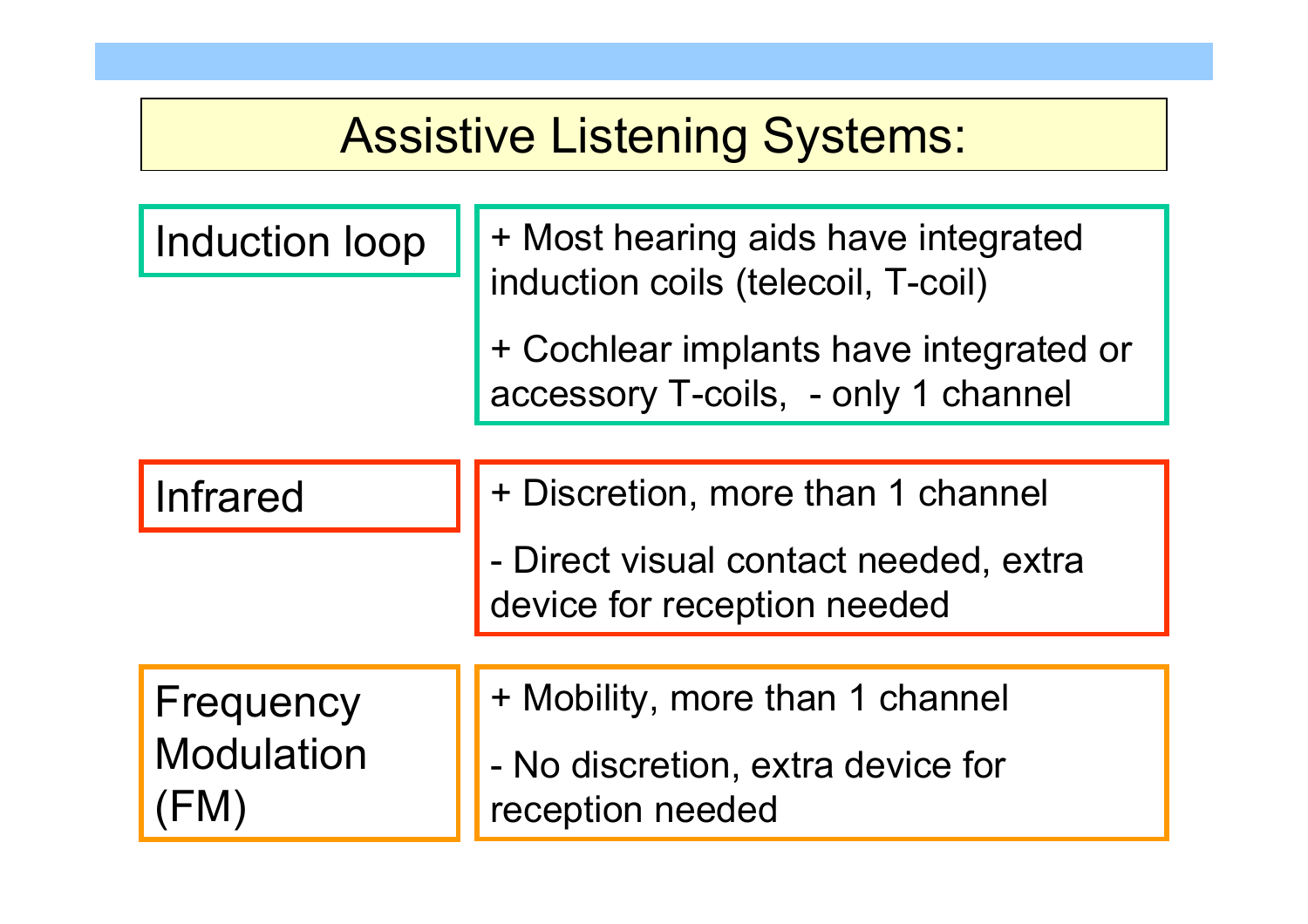# **IEC standard 60118-4: (1981)1998**

Average field strength

(-20 +/- 3) dB re. 1 A/m, which is 100 mA/m +/- 3dB at 1 kHz

Maximum field strength

(-8) dB re. 1 A/m, which is 400 mA/m at 1 kHz

Frequency response

100 Hz to 5,000 Hz +/- 3 dB re. 1 kHz

Background noise level

Better than  $-40$  dB re. 1 A/m valued "A" and with integration time "SLOW".

The IEC standard is in revision, draft version (Nov. 2004)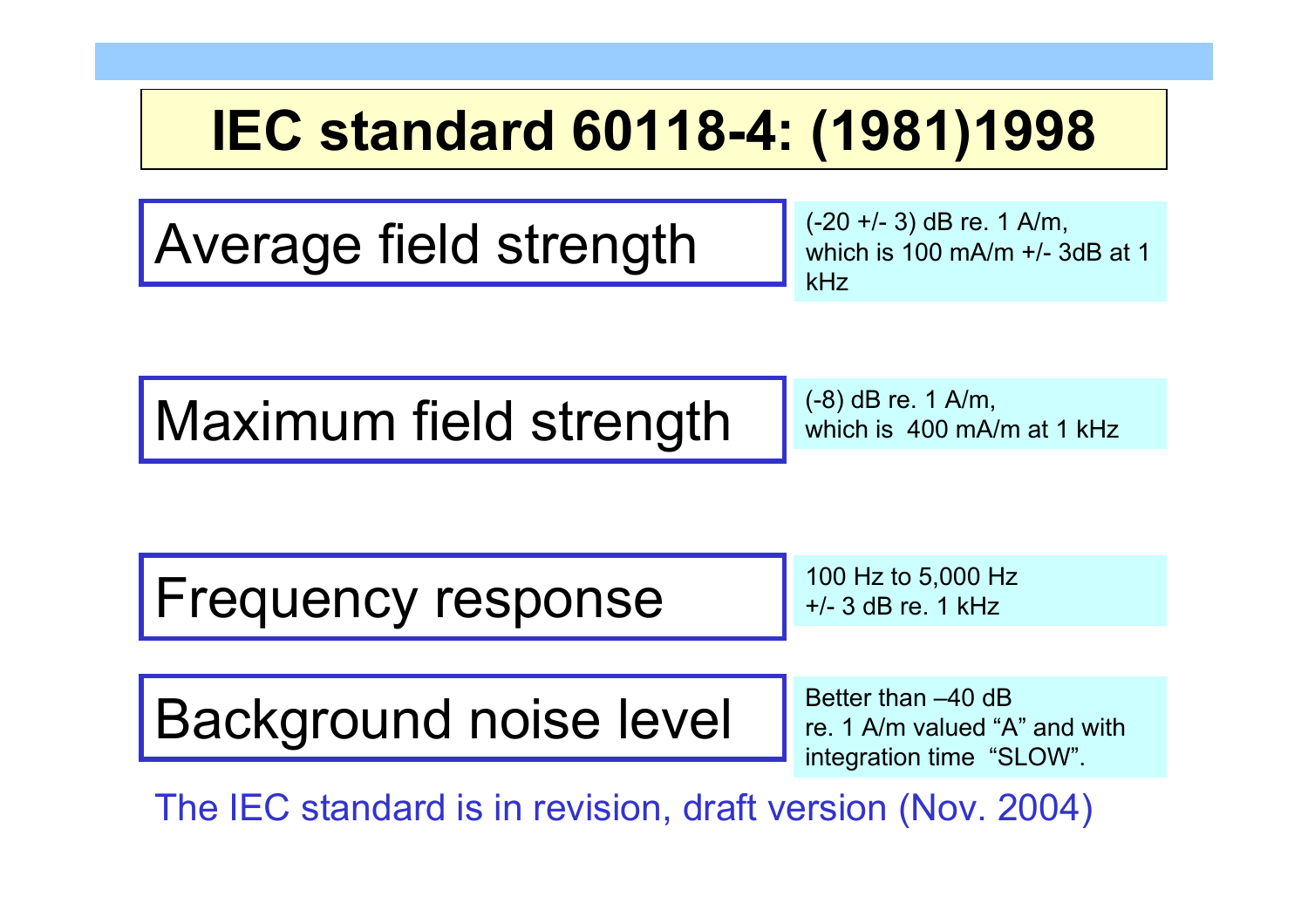

The Audio Frequency Induction Loop System at the renovated Casinotheater Winterthur / Switzerland exactly meets the IEC standard 60118-4:1998.

Measured by David Norman, 20 February 2003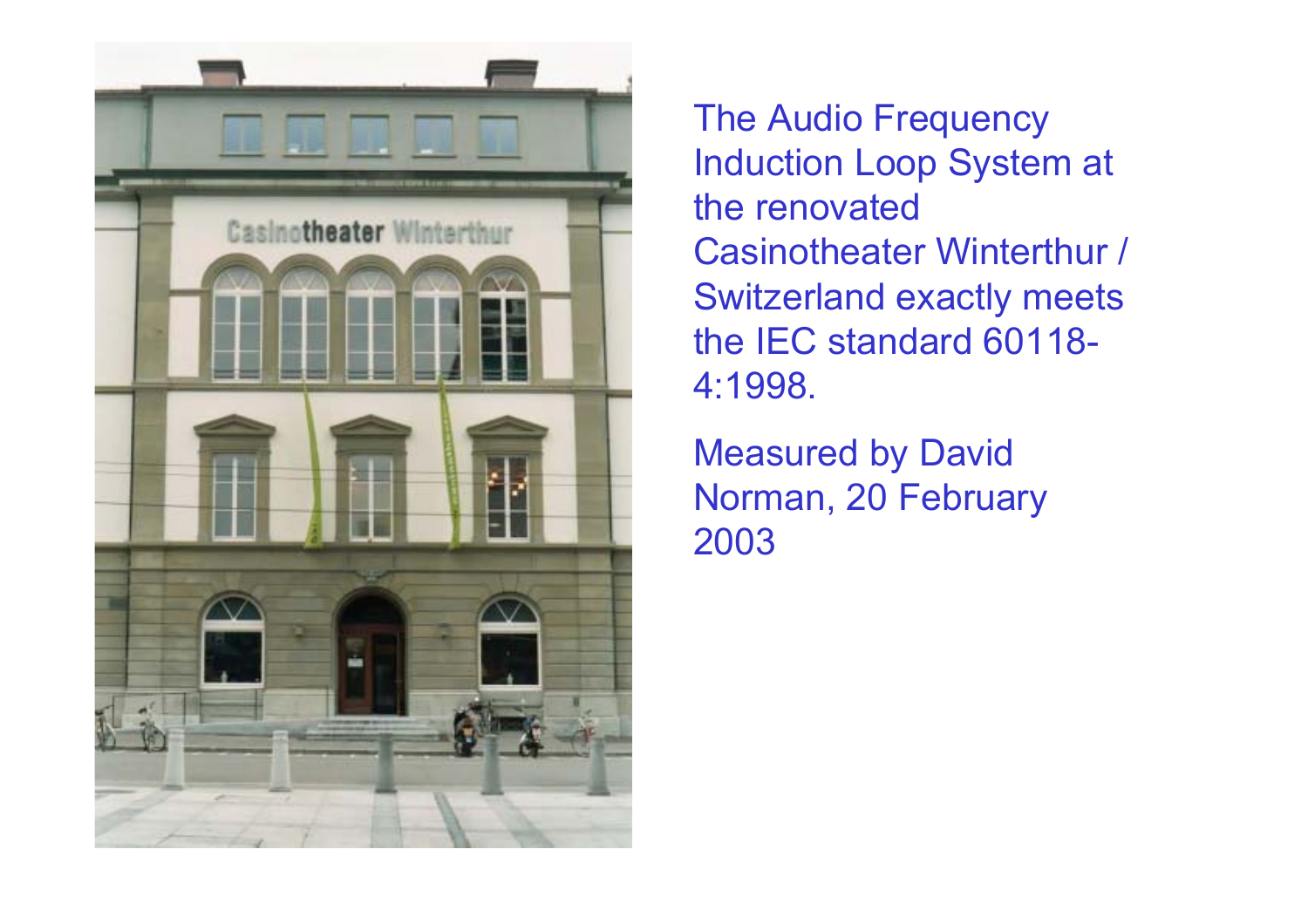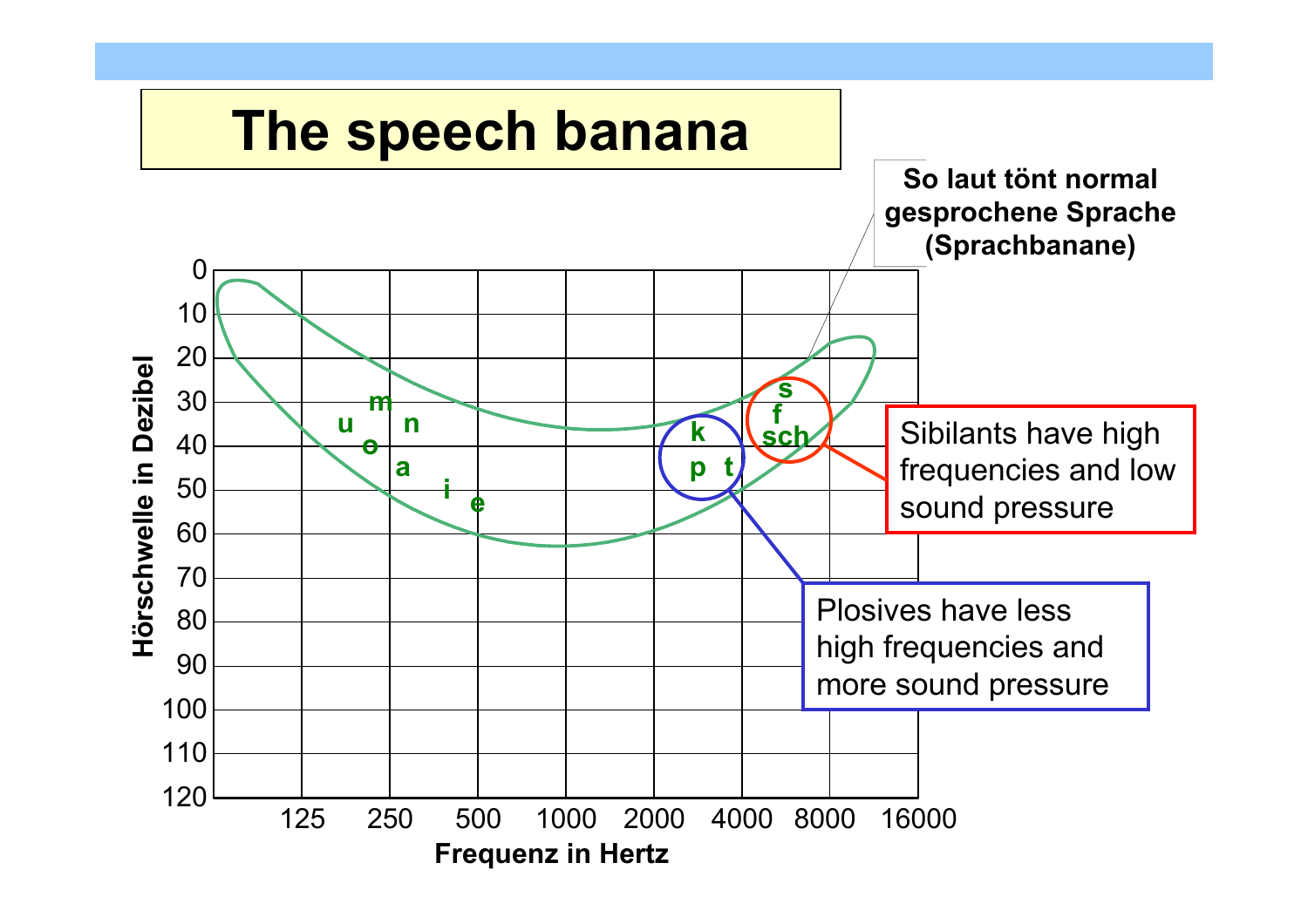#### Korrektur mit Hörgerät (schematisch)

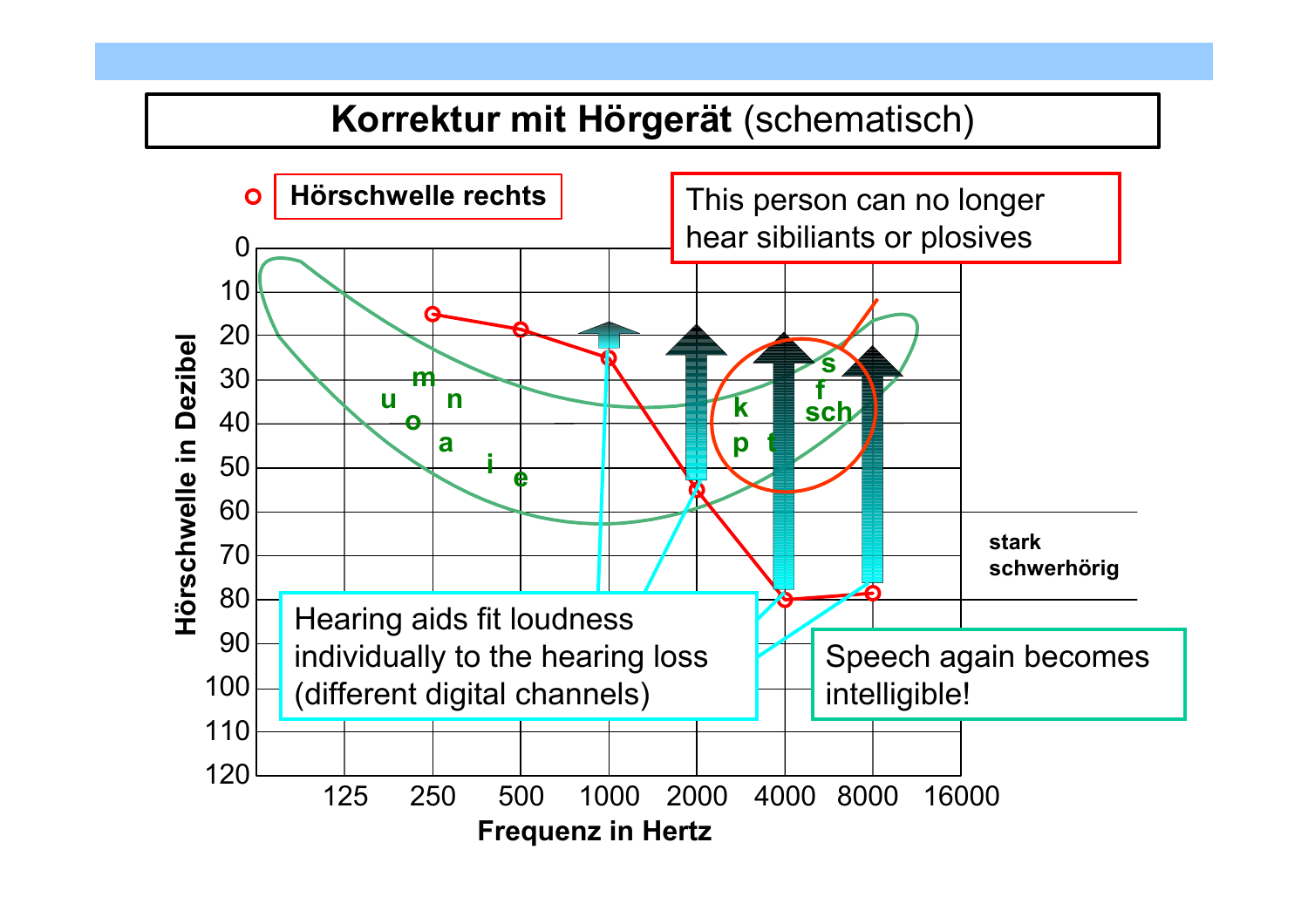#### Correct frequency response (IEC standard 60118-4)

#### **Induktive Höranlage Casino Theater Winterthur Messungen 20.2.03 Normalisiert auf 100 dB**





**Frequenz Hz**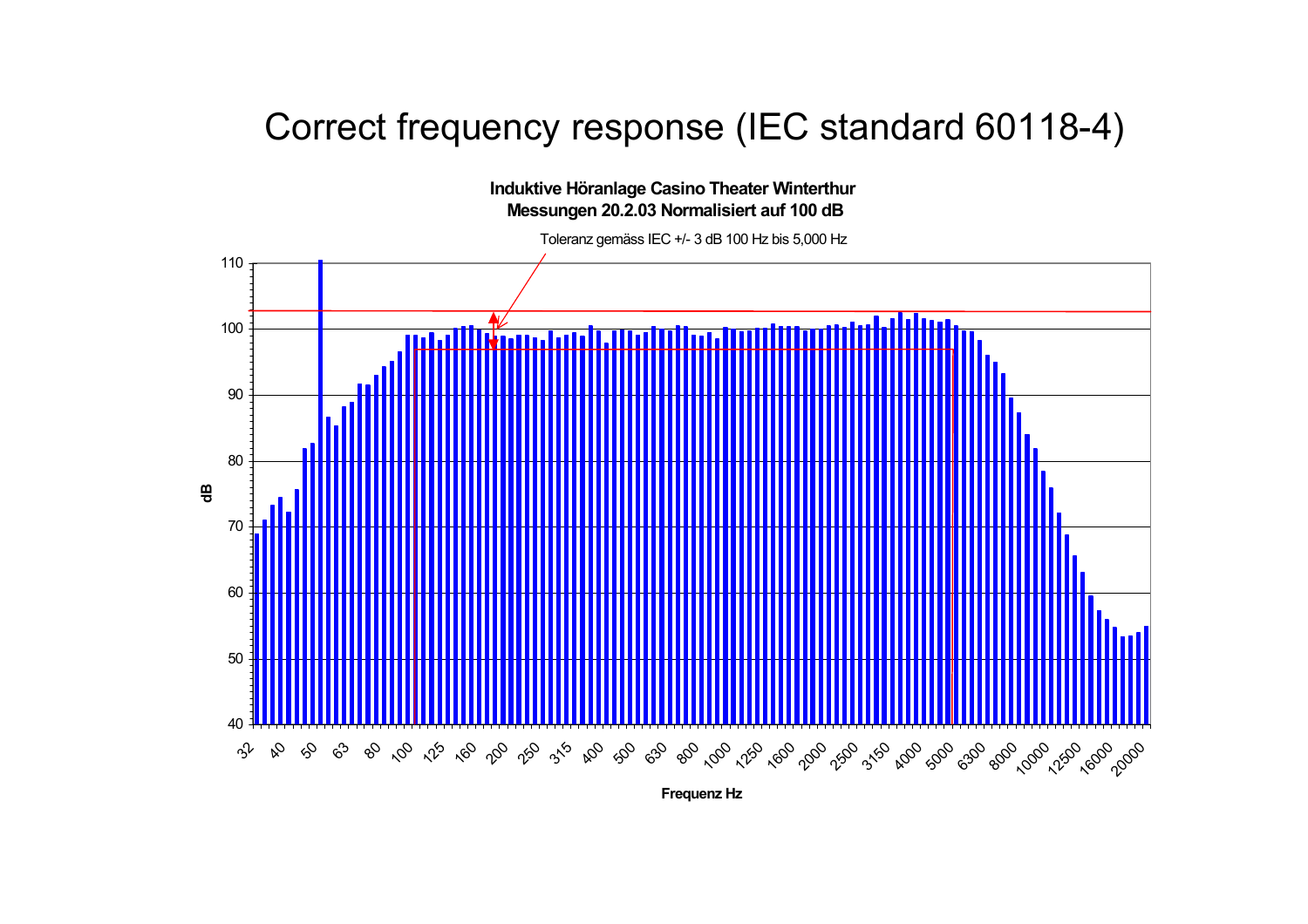#### Bedeutung des Frequenzgangs bei Höranlagen

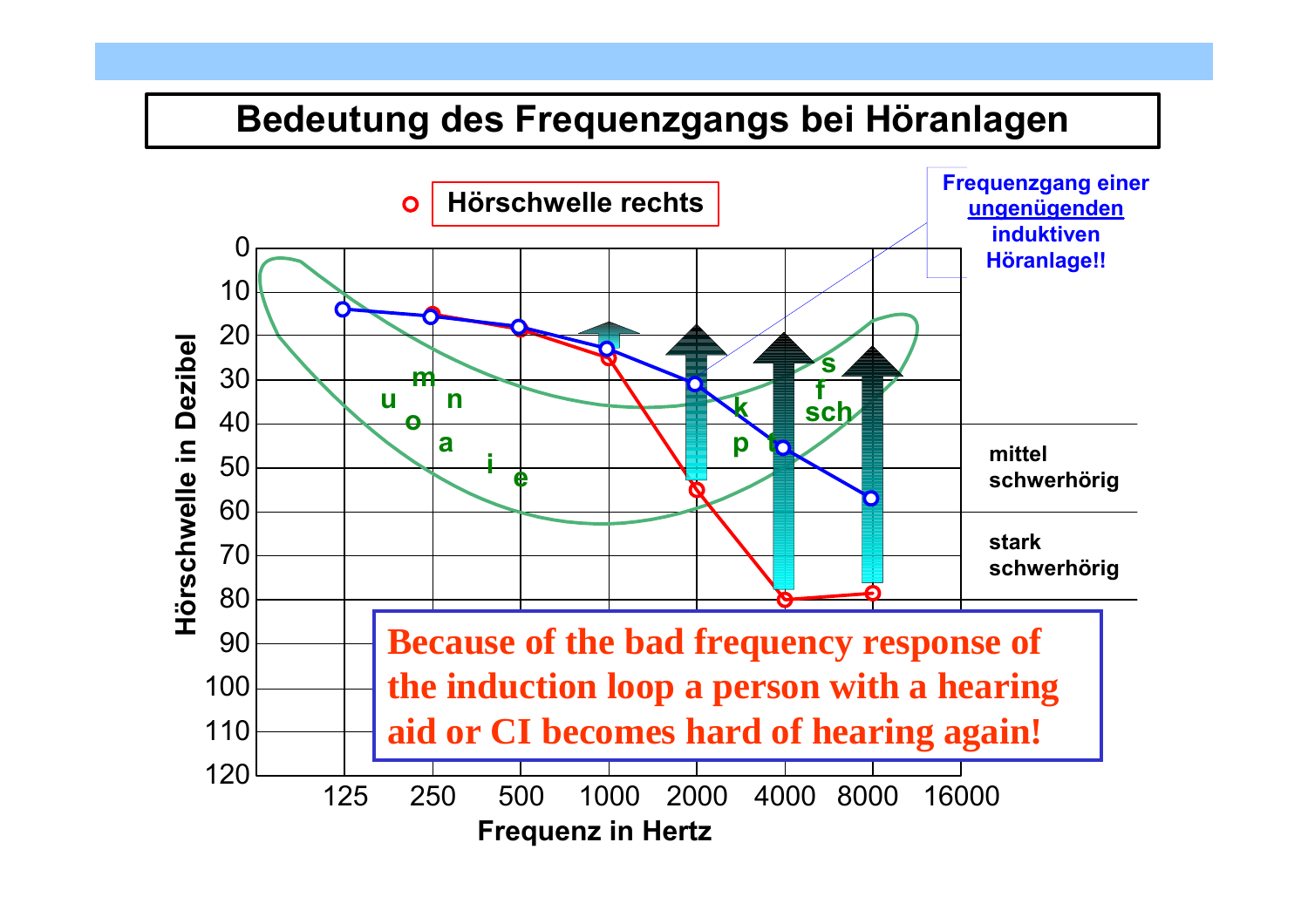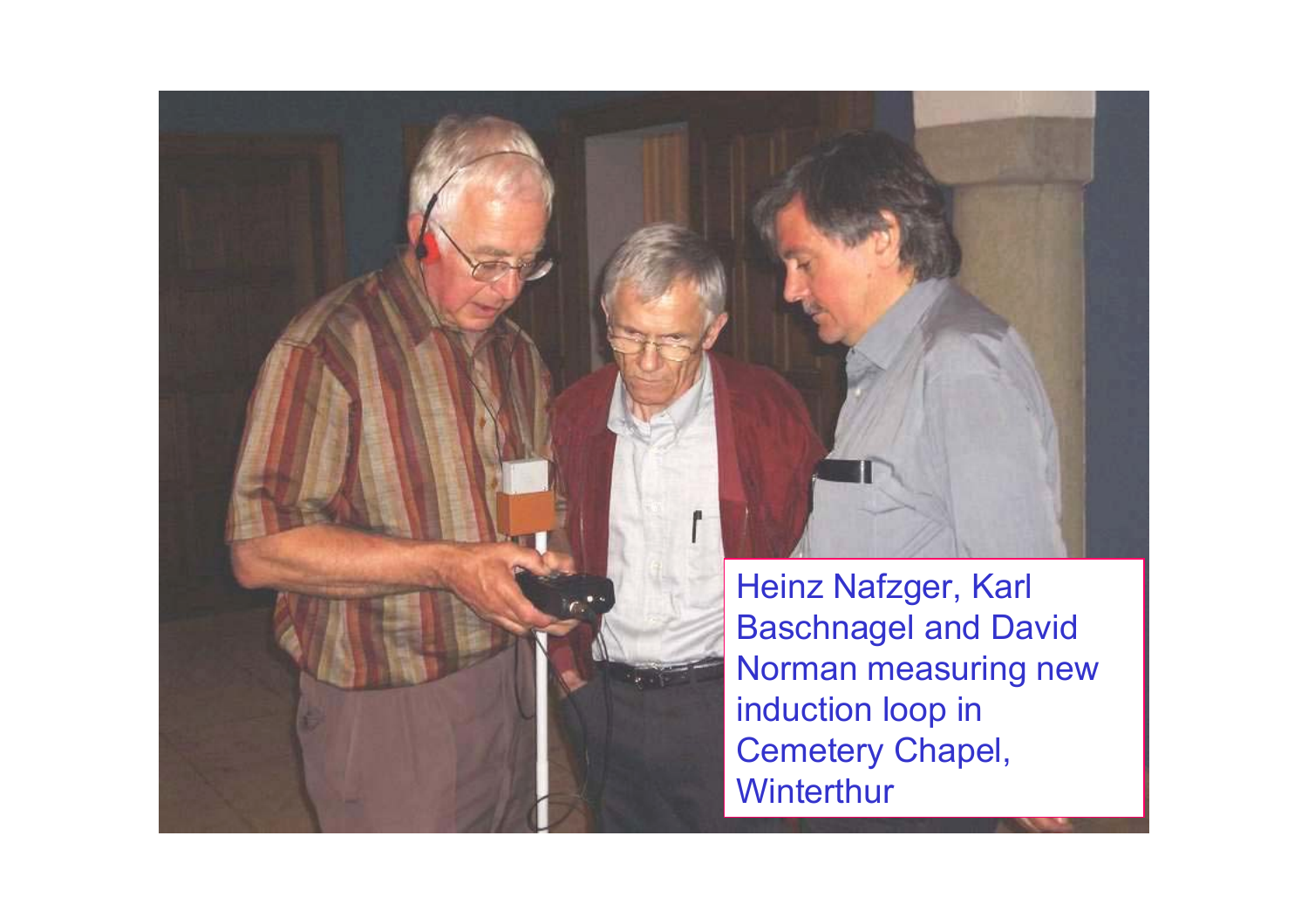#### Measuring equipment for induction loops IEC 60118-4:1998

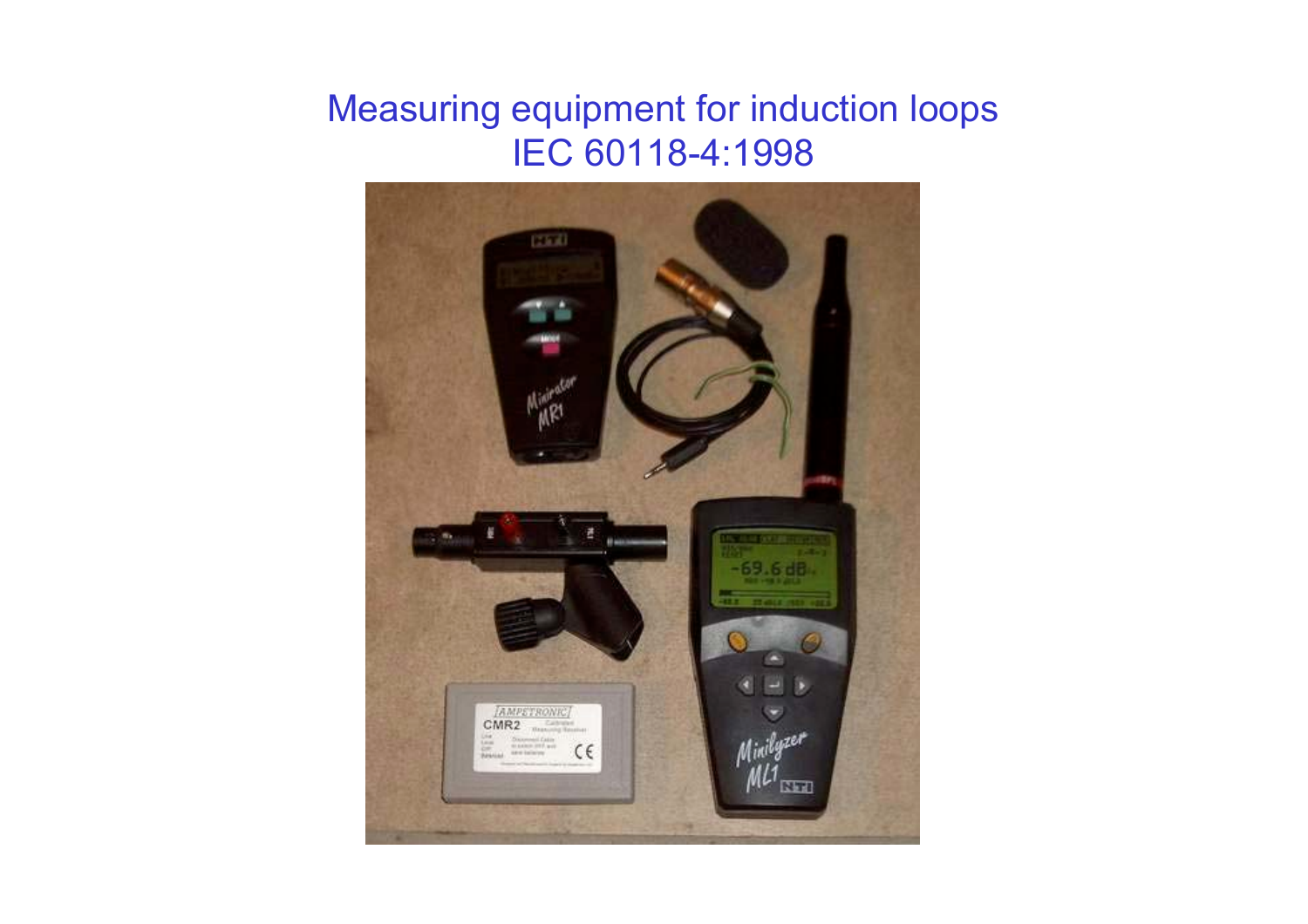An instruction manual written by David Norman on how to measure an audio frequency induction loop system according to the standards of the International Electrotechnical Commission

(IEC 60118-4) can be found at

### www.nt-instruments.com

Products / Minstruments / Minilyzer

or

www.david-norman.ch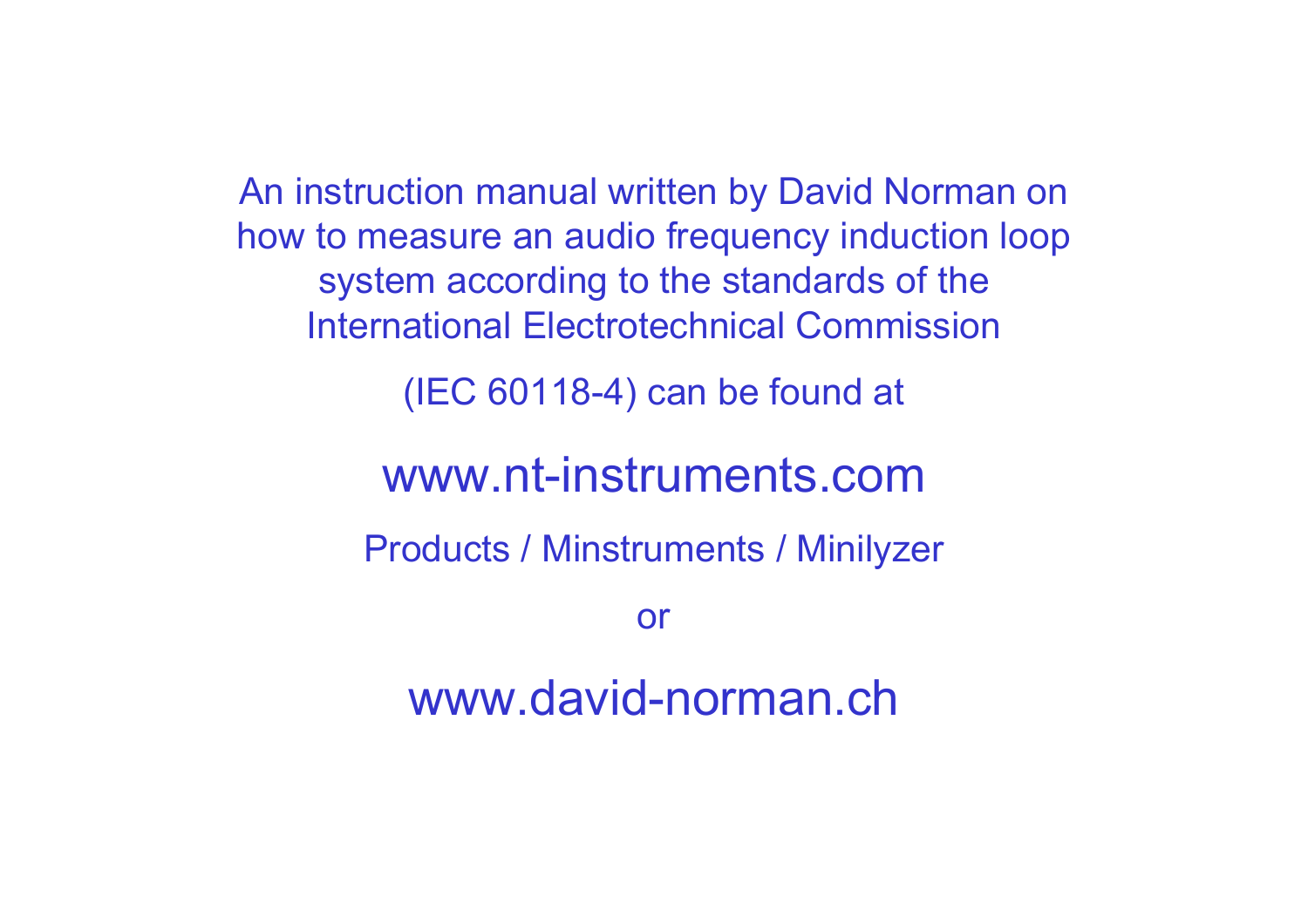The Swiss Team Alinghi wins the America's cup 2003 Phonak inductive technology wins too

> An induction loop system installed around the 24-meter long Alinghi yacht

**Hearing aid** with T-coil

Photo: Phonak Media Center**Photo And All States and Activity of the Activity of Activity**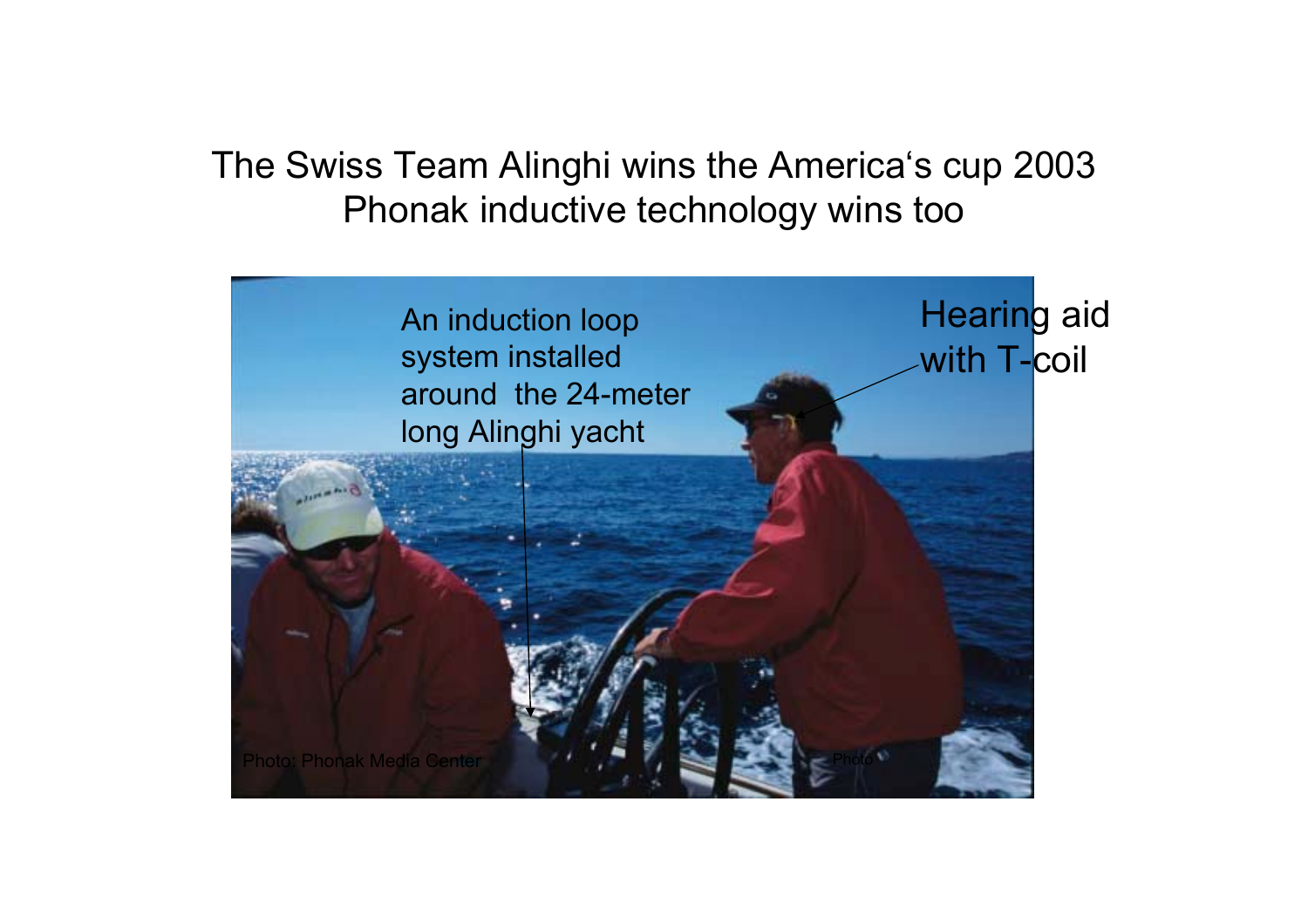#### **Cochlear implants are ready for induction loops**

#### T-coil accessories

Cochlear ESPrit 3G withintegrated T-coil

Freedom, flexibility & performance. For life.

ESPrit<sup>TM</sup> 3G speech processor



Advanced**Bionics** AuriaT-coilMED-EL Tempo + **TeleMic**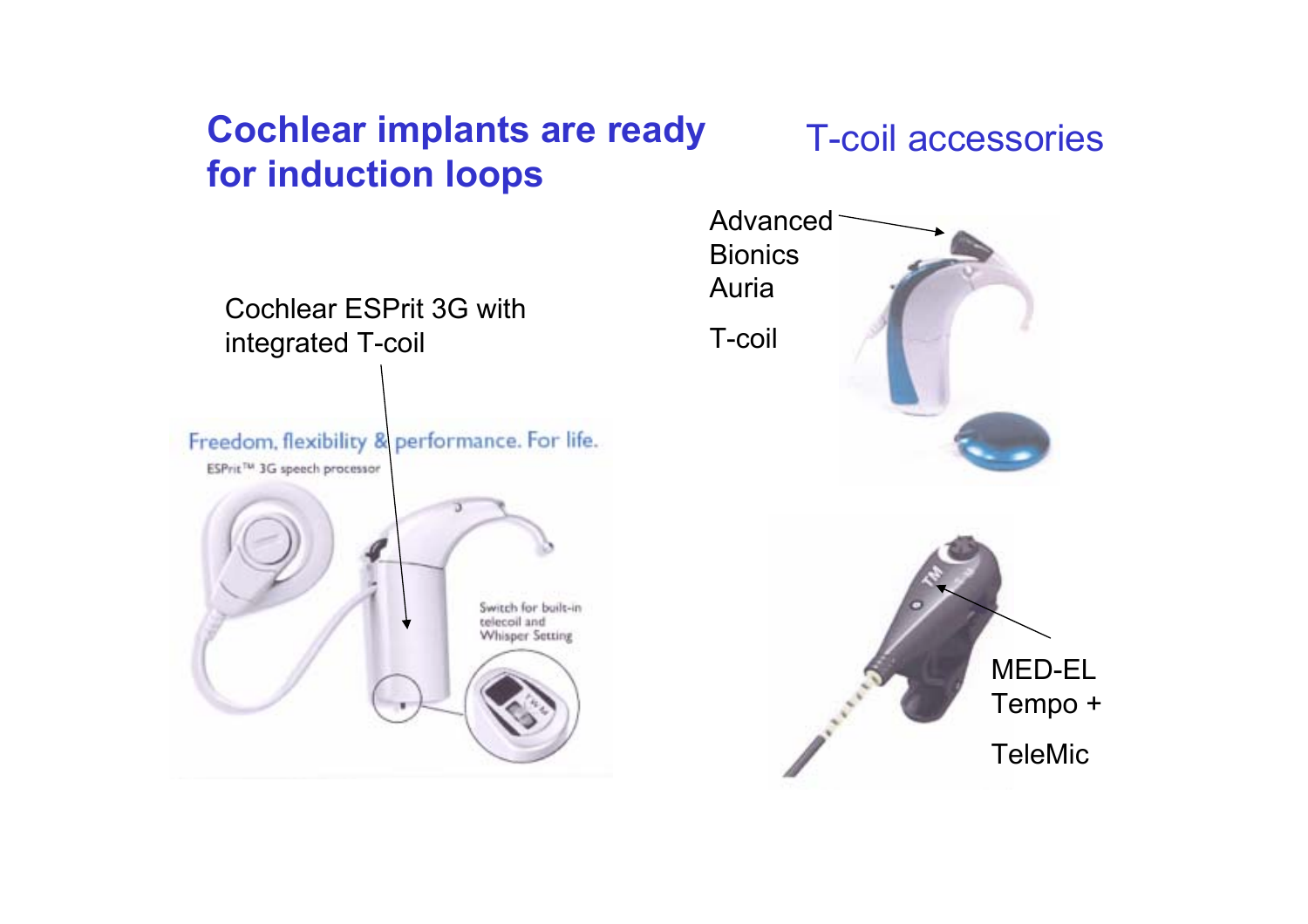### **Induction loops or FM in schools ?**

- The answer is both!
- Example:
- The Swiss center and school for hard of hearing students "Landenhof" in Unterentfelden uses:
- **☺Induction loops in all common rooms** (auditorium, recreation rooms, TV room)
- **☺ FM in the classrooms**. Each class sets the FM receiver to a specific frequency (to exclude crosstalk)